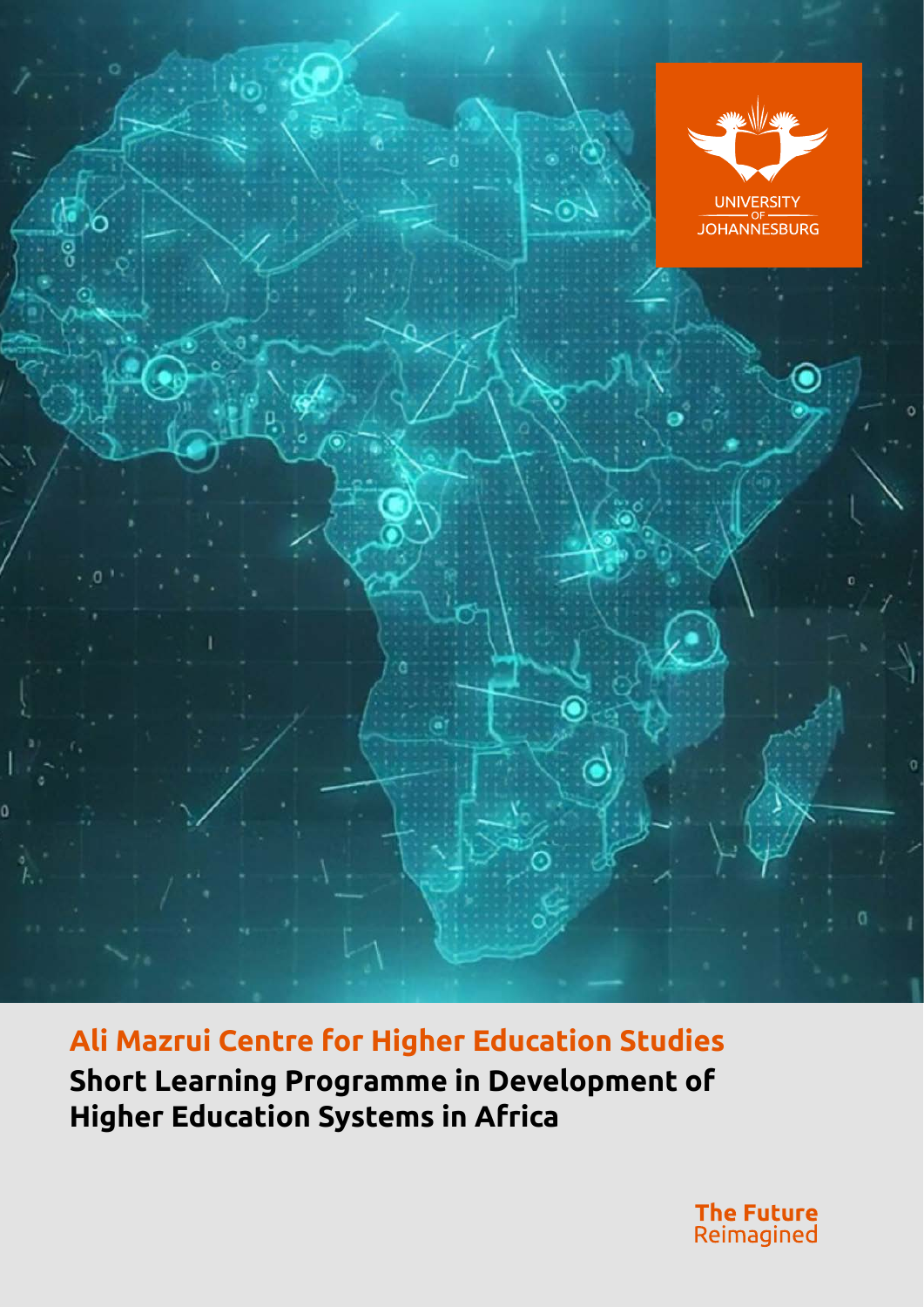# **The Programme**

The Faculty of Education of the University of Johannesburg is offering a Short Learning Programme in Development of Higher Education Systems in Africa. Successful candidates qualify for a certificate from the University of Johannesburg or for a credit bearing online module that will articulate towards a Master's degree in Higher Education Studies subject to approval by the Council on Higher Education (CHE).

This module aims at providing a comparative overview of African higher education systems, focusing on their historical trajectory and their relations with African societies. It gives a general introduction to the pre-colonial, colonial, and postcolonial higher education landscape in Africa. It also discusses major similarities and differences among diverse higher education systems in Anglophone, Francophone, and Lusophone Africa. Moreover, the module links the development of higher education in other parts of Africa with the South African experience through providing an overview of the South African higher education system and its historical developments focusing on major transformation periods.

This Short Learning Program (SLP) is crucial for students who are working and researching in the African higher education sectors either as educator, advisor, or policy maker. The module equips students with a comprehensive and comparative overview of the historical configurations of progress and trajectory of African higher education systems. Through a combination of conceptual, historical and empirical readings, discussions, and presentations students will be able to explore a range of topics relevant to the genesis of African higher education systems.

## **Programme Content**

The programme covers the following topics:

- **1. Introduction to pre-colonial higher education landscape in Africa** This section provides an introductory overview of the pre-colonial learning spaces in Africa. It discusses the nature of learning, institutions, and epistemological foundations.
- **2. Comparative reflections on colonial higher education in Africa** Different colonial powers had different higher education policies towards Africa, which were informed by their colonial policies. This thematic section compares the British, French, and Portuguese colonial higher education systems in Africa.
- **3. Post-colonial higher education systems in Anglophone, Francophone, and Lusophone Africa**

This section discusses the developments of higher education in the aftermath of independence in Anglophone, Francophone, and Lusophone Africa. It explains the different higher education systems that emerged since then and their role in African societies. It also discusses the challenges that the higher education Africa faced during the 1980s.

**4. Major trends in the post-1990s higher education system in Africa** Since the beginning of the 1990s, African higher education has seen unprecedented developments in terms of expansion and diversification of the sector. The coming of private providers, the expansion of ICT in the higher education sector, the introduction of cross-border, distance, and online education, etc. This section discusses the developments in the post-1990s period in African higher education.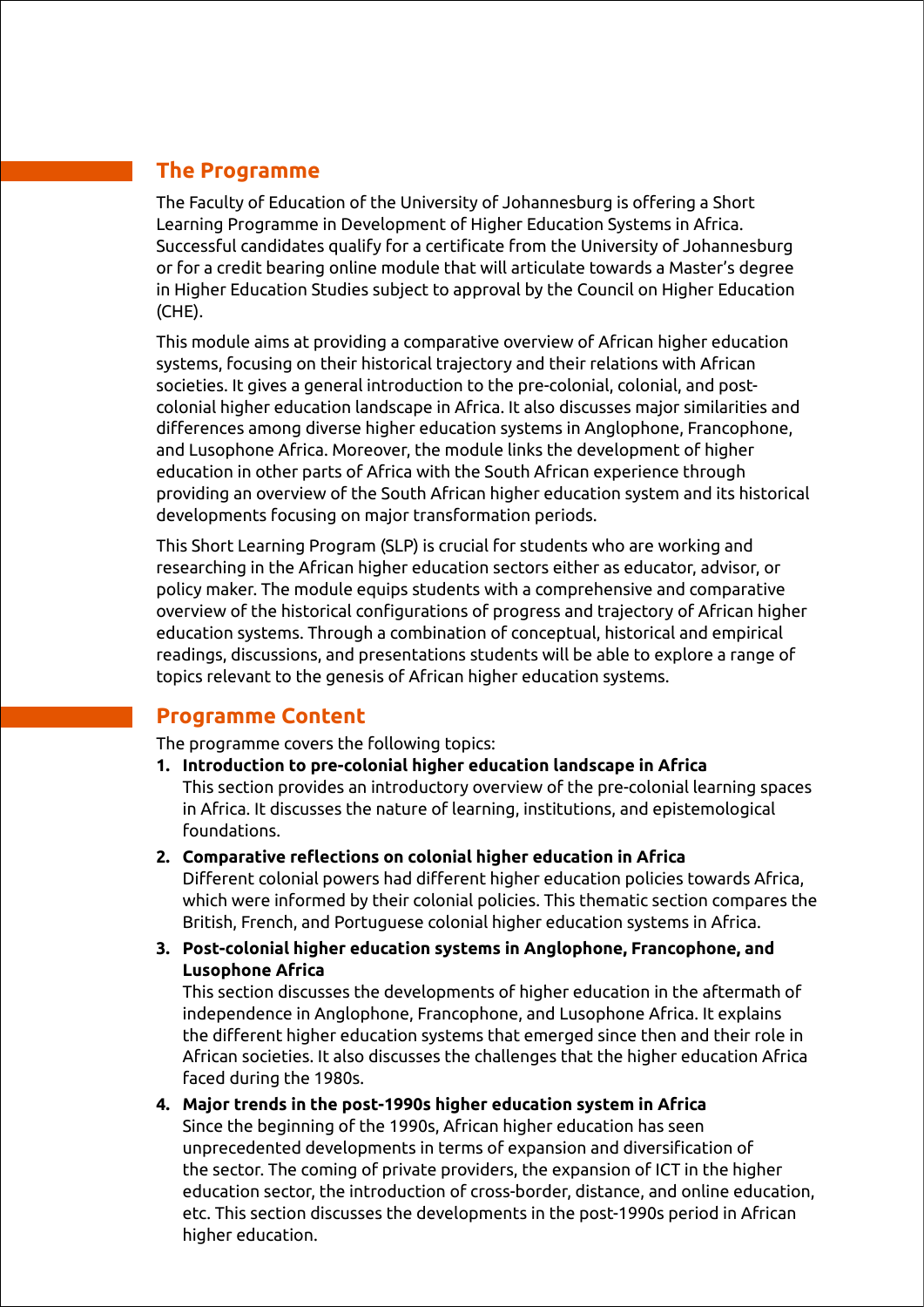- **5. Examples from generations of African scholars and their intellectual, scholarly, and leadership contributions to knowledge production.**  This section provides a highlight on prominent African scholars the nature of their contribution to knowledge production with specific reference to influencing and/or shaping the higher education landscape, discourse, policy, and practice in Africa.
- **6. South African higher education system and its historical developments** It is important to relate the South African higher education experience with other developments in the continent. This section explores the South African higher education system and its historical developments focusing on major transformation periods.

#### **Programme Leader**

Dr Logan Govender

## **Who Should Attend**

The course will be valuable for students in their career as educator, researcher, policy advisor and advocator. They will add value to the education sector, contributing to crucial debates and initiatives that have a direct bearing on the developments and policy processes of the tertiary sector. Students will be professionally fit to critically engage in both theoretical and policy dialogues on higher education issues. Moreover, they will benefit the society at large by extending their critical thinking and problem-solving skills to their various workplaces, in building visionary educational communities.

### **When**

The first intake for this Programme is in July 2022.

## **Admission Requirements**

Prospective candidates will need to have obtained a previous qualification with honours or a postgraduate diploma in the field of Education, Social Science or related fields as per the National Qualifications Framework (NQF) Level 8 qualification (or equivalent) to be admitted to the programme.

A minimum of 65% completion in the approved honours or a postgraduate diploma or the equivalent is also required.

Prior learning will be recognised as an integral part of education and academic practice if the candidate has a basic and general understanding and knowledge about the field of Education.

## **Mode of Delivery**

Online interactive platforms will be used. Course coordinators and presenters will engage students through utilising not only the UJ Learning Management System but also through other webinar platforms, including Zoom, social media chat rooms and online calls.